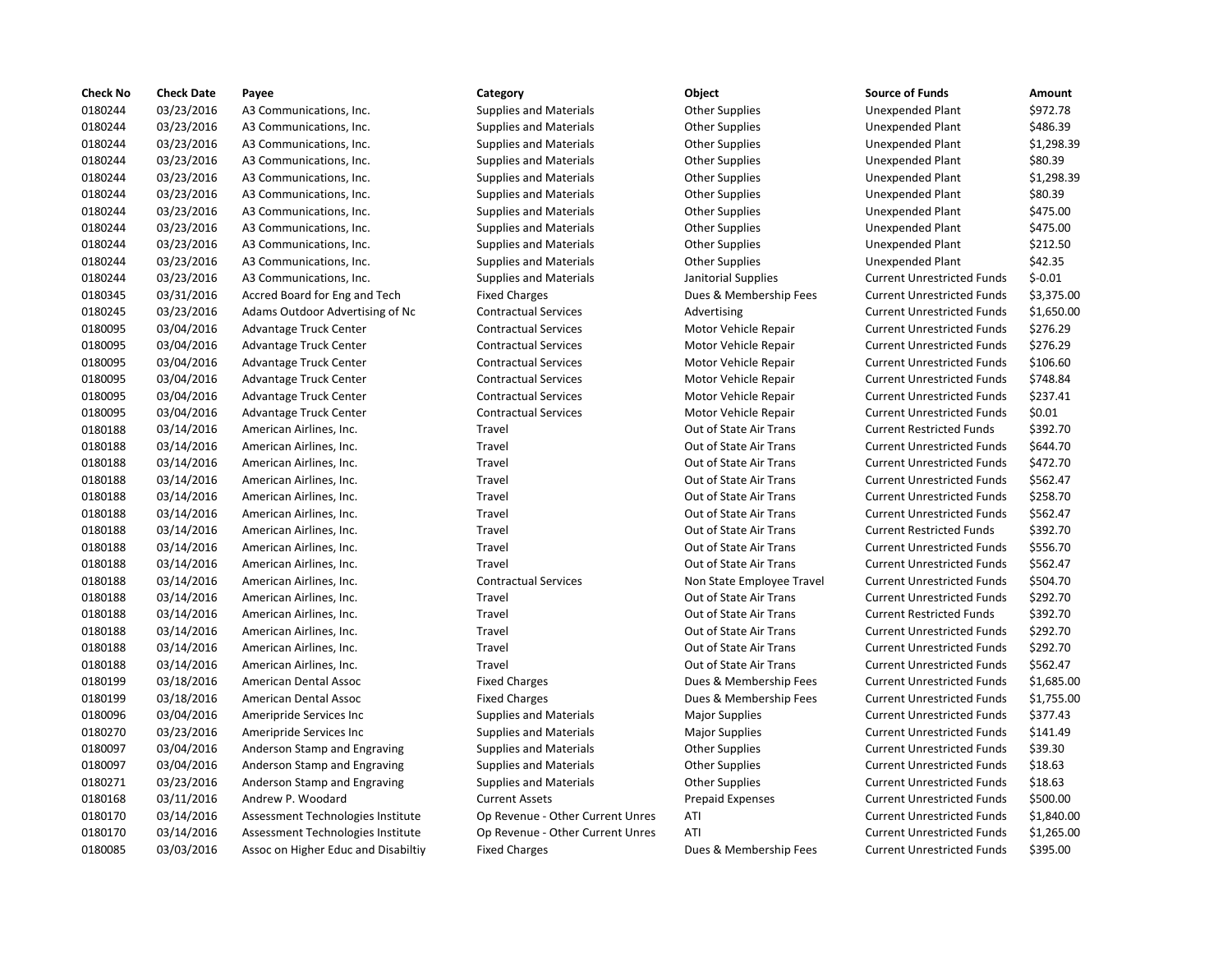| <b>Check No</b> | <b>Check Date</b> | Payee                                | Category                      | <b>Object</b>                      | <b>Source of Funds</b>            | Amount    |
|-----------------|-------------------|--------------------------------------|-------------------------------|------------------------------------|-----------------------------------|-----------|
| 0180098         | 03/04/2016        | <b>Atlanta Dental Supply</b>         | <b>Contractual Services</b>   | General Repair                     | <b>Current Unrestricted Funds</b> | \$8.85    |
| 0180246         | 03/23/2016        | <b>Atlanta Dental Supply</b>         | <b>Contractual Services</b>   | <b>General Repair</b>              | <b>Current Unrestricted Funds</b> | \$190.00  |
| 0180210         | 03/22/2016        | <b>Bank of America</b>               | <b>Current Liabilities</b>    | A/P Bank of America                | <b>Current Unrestricted Funds</b> | \$163,95  |
| 0180050         | 03/01/2016        | Barnes and Noble College Bookstore   | <b>Current Liabilities</b>    | A/P Student Barnes & Noble         | <b>Current Unrestricted Funds</b> | \$488,43  |
| 0180342         | 03/30/2016        | <b>Business Card</b>                 | Travel                        | Out of State Lodging               | <b>Current Unrestricted Funds</b> | \$869.52  |
| 0180342         | 03/30/2016        | <b>Business Card</b>                 | Travel                        | Out of State Lodging               | <b>Current Unrestricted Funds</b> | \$971.04  |
| 0180342         | 03/30/2016        | <b>Business Card</b>                 | Travel                        | Out of State Air Trans             | <b>Current Unrestricted Funds</b> | \$25.00   |
| 0180342         | 03/30/2016        | <b>Business Card</b>                 | Travel                        | Out of State Misc Travel           | <b>Current Unrestricted Funds</b> | \$25.00   |
| 0180099         | 03/04/2016        | Canon Solutions America Inc          | <b>Fixed Charges</b>          | Leased To Own Equip                | <b>Current Unrestricted Funds</b> | \$5,076.3 |
| 0180247         | 03/23/2016        | Canon Solutions America Inc          | <b>Supplies and Materials</b> | <b>Photocopy Supplies</b>          | <b>Current Unrestricted Funds</b> | \$241.74  |
| 0180247         | 03/23/2016        | Canon Solutions America Inc          | <b>Supplies and Materials</b> | Photocopy Supplies                 | <b>Current Unrestricted Funds</b> | \$107.96  |
| 0180247         | 03/23/2016        | Canon Solutions America Inc          | <b>Fixed Charges</b>          | <b>Rental Other</b>                | <b>Current Unrestricted Funds</b> | \$44.74   |
| 0180247         | 03/23/2016        | <b>Canon Solutions America Inc.</b>  | <b>Fixed Charges</b>          | Leased To Own Equip                | <b>Current Unrestricted Funds</b> | \$5,076.3 |
| 0180304         | 03/23/2016        | Canon Solutions America Inc          | <b>Fixed Charges</b>          | Leased To Own Equip                | <b>Current Unrestricted Funds</b> | \$6,972.9 |
| 0180273         | 03/23/2016        | Caretaker Management Service Inc     | <b>Contractual Services</b>   | <b>Other Professional Services</b> | <b>Current Unrestricted Funds</b> | \$400.00  |
| 0180273         | 03/23/2016        | Caretaker Management Service Inc     | <b>Contractual Services</b>   | <b>Other Contractual Services</b>  | <b>Current Unrestricted Funds</b> | \$1,205.0 |
| 0180273         | 03/23/2016        | Caretaker Management Service Inc     | <b>Contractual Services</b>   | <b>Other Professional Services</b> | <b>Current Unrestricted Funds</b> | \$950.00  |
| 0180118         | 03/04/2016        | Carol Reeves Orr                     | <b>Contractual Services</b>   | General Repair                     | <b>Current Unrestricted Funds</b> | \$2,333.0 |
| 0180274         | 03/23/2016        | <b>Catering Affairs</b>              | <b>Supplies and Materials</b> | <b>Food Supplies</b>               | <b>Current Unrestricted Funds</b> | \$1,161.0 |
| 0180054         | 03/01/2016        | Charles G. Parks Jr                  | <b>Contractual Services</b>   | <b>Legal Services</b>              | <b>Current Unrestricted Funds</b> | \$4,271.4 |
| 0180275         | 03/23/2016        | Charlotte Paint Company Inc          | <b>Contractual Services</b>   | <b>Other Professional Services</b> | <b>Current Unrestricted Funds</b> | \$2,550.0 |
| 0180100         | 03/04/2016        | Chef's Catering                      | <b>Supplies and Materials</b> | <b>Food Supplies</b>               | <b>Current Unrestricted Funds</b> | \$1,958.3 |
| 0180276         | 03/23/2016        | Chef's Catering                      | <b>Supplies and Materials</b> | <b>Food Supplies</b>               | <b>Current Unrestricted Funds</b> | \$4,678.5 |
| 0180276         | 03/23/2016        | Chef's Catering                      | <b>Supplies and Materials</b> | <b>Food Supplies</b>               | <b>Current Unrestricted Funds</b> | \$4,337.8 |
| 0180276         | 03/23/2016        | Chef's Catering                      | <b>Supplies and Materials</b> | <b>Food Supplies</b>               | <b>Current Unrestricted Funds</b> | \$4,602.0 |
| 0180276         | 03/23/2016        | Chef's Catering                      | <b>Supplies and Materials</b> | <b>Food Supplies</b>               | <b>Current Unrestricted Funds</b> | \$570.40  |
| 0180171         | 03/14/2016        | Cherry Tree, LLC                     | <b>Fixed Charges</b>          | <b>Rent Non State</b>              | <b>Current Unrestricted Funds</b> | \$8,532.5 |
| 0180139         | 03/04/2016        | Chester Metropolitan District        | <b>Contractual Services</b>   | Utilities                          | <b>Current Unrestricted Funds</b> | \$69.91   |
| 0180172         | 03/14/2016        | <b>Chester Metropolitan District</b> | <b>Contractual Services</b>   | Utilities                          | <b>Current Unrestricted Funds</b> | \$235.02  |
| 0180172         | 03/14/2016        | <b>Chester Metropolitan District</b> | <b>Contractual Services</b>   | <b>Utilities</b>                   | <b>Current Unrestricted Funds</b> | \$210.82  |
| 0180340         | 03/28/2016        | <b>Chester Metropolitan District</b> | <b>Contractual Services</b>   | Utilities                          | <b>Current Unrestricted Funds</b> | \$90.91   |
| 0180167         | 03/11/2016        | City Club of Rock Hill               | <b>Fixed Charges</b>          | Dues & Membership Fees             | <b>Current Unrestricted Funds</b> | \$174.99  |
| 0180198         | 03/18/2016        | City Club of Rock Hill               | <b>Fixed Charges</b>          | Dues & Membership Fees             | <b>Current Unrestricted Funds</b> | \$296.64  |
| 0180198         | 03/18/2016        | City Club of Rock Hill               | <b>Supplies and Materials</b> | <b>Food Supplies</b>               | <b>Current Unrestricted Funds</b> | \$304.00  |
| 0180198         | 03/18/2016        | City Club of Rock Hill               | <b>Supplies and Materials</b> | <b>Food Supplies</b>               | <b>Current Unrestricted Funds</b> | \$50.20   |
| 0180313         | 03/24/2016        | City Club of Rock Hill               | <b>Fixed Charges</b>          | Dues & Membership Fees             | <b>Current Unrestricted Funds</b> | \$33.33   |
| 0180305         | 03/23/2016        | City Electric Accounts - Sc          | <b>Contractual Services</b>   | <b>General Repair</b>              | <b>Current Unrestricted Funds</b> | \$609.31  |
| 0180101         | 03/04/2016        | City of Rock Hill                    | <b>Supplies and Materials</b> | Fuel                               | <b>Current Unrestricted Funds</b> | \$536.21  |
| 0180248         | 03/23/2016        | City of Rock Hill                    | Permanent Improvements        | Other Permanent Imp                | <b>Unexpended Plant</b>           | \$609.33  |
| 0180248         | 03/23/2016        | City of Rock Hill                    | Permanent Improvements        | Other Permanent Imp                | <b>Unexpended Plant</b>           | \$1,811.0 |
| 0180249         | 03/23/2016        | Comporium                            | Equipment                     | Non Capitalized Equipment          | Unexpended Plant                  | \$4,617.4 |
| 0180277         | 03/23/2016        | Cox's Rock Hill Inc                  | <b>Contractual Services</b>   | <b>Other Professional Services</b> | <b>Current Unrestricted Funds</b> | \$860.00  |
| 0180102         | 03/04/2016        | Dade Paper and Bag Co                | <b>Supplies and Materials</b> | Janitorial Supplies                | <b>Current Unrestricted Funds</b> | \$158.57  |
| 0180250         | 03/23/2016        | Dade Paper and Bag Co                | <b>Supplies and Materials</b> | Janitorial Supplies                | <b>Current Unrestricted Funds</b> | \$2,253.2 |
| 0180250         | 03/23/2016        | Dade Paper and Bag Co                | <b>Supplies and Materials</b> | Janitorial Supplies                | <b>Current Unrestricted Funds</b> | \$266.72  |
|                 |                   |                                      |                               |                                    |                                   |           |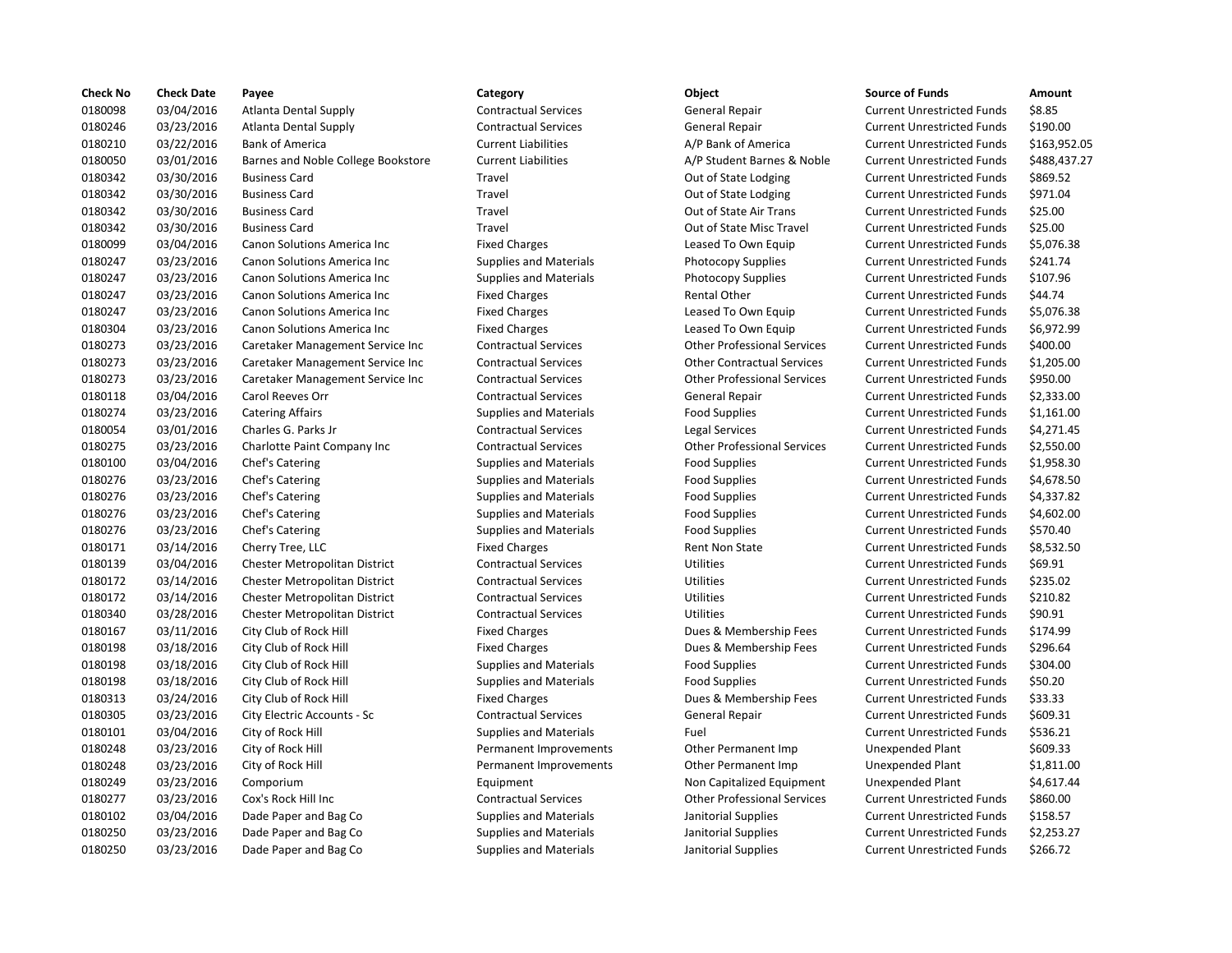| <b>Check No</b> | <b>Check Date</b> | Payee                               | Category                      | Object                             | <b>Source of Funds</b>            | Amount    |
|-----------------|-------------------|-------------------------------------|-------------------------------|------------------------------------|-----------------------------------|-----------|
| 0180278         | 03/23/2016        | Dade Paper and Bag Co               | <b>Supplies and Materials</b> | Janitorial Supplies                | <b>Current Unrestricted Funds</b> | \$479.90  |
| 0180103         | 03/04/2016        | Davis & Floyd, Inc.                 | Permanent Improvements        | Fees, Arch, Eng & Other            | Unexpended Plant                  | \$2,018.0 |
| 0180103         | 03/04/2016        | Davis & Floyd, Inc.                 | Permanent Improvements        | Reimbursables                      | Unexpended Plant                  | \$67.43   |
| 0180104         | 03/04/2016        | Dawa Inc                            | Permanent Improvements        | Other Permanent Imp                | Unexpended Plant                  | \$30,131  |
| 0180104         | 03/04/2016        | Dawa Inc                            | Permanent Improvements        | Other Permanent Imp                | <b>Unexpended Plant</b>           | \$1,075.3 |
| 0180306         | 03/23/2016        | Dell Computer Corporation           | <b>Supplies and Materials</b> | <b>Other Supplies</b>              | <b>Current Restricted Funds</b>   | \$2,202.5 |
| 0180341         | 03/28/2016        | Department of Administration        | <b>Supplies and Materials</b> | Postage                            | <b>Current Unrestricted Funds</b> | \$21.25   |
| 0180052         | 03/01/2016        | Eagle Wood, Inc                     | Permanent Improvements        | Other Permanent Imp                | Unexpended Plant                  | \$60,650  |
| 0180251         | 03/23/2016        | Eagle Wood, Inc                     | Permanent Improvements        | Other Permanent Imp                | <b>Unexpended Plant</b>           | \$121,40  |
| 0180105         | 03/04/2016        | Eastern Refrigeration Service, Inc. | <b>Contractual Services</b>   | <b>Other Professional Services</b> | <b>Current Unrestricted Funds</b> | \$15.00   |
| 0180105         | 03/04/2016        | Eastern Refrigeration Service, Inc  | <b>Contractual Services</b>   | <b>Other Professional Services</b> | <b>Current Unrestricted Funds</b> | \$220.00  |
| 0180106         | 03/04/2016        | Ellucian Inc                        | <b>Contractual Services</b>   | <b>Other Professional Services</b> | <b>Current Unrestricted Funds</b> | \$1,278.0 |
| 0180252         | 03/23/2016        | Ellucian Inc                        | <b>Contractual Services</b>   | <b>Other Professional Services</b> | <b>Current Unrestricted Funds</b> | \$213.00  |
| 0180107         | 03/04/2016        | Fastenal                            | <b>Contractual Services</b>   | <b>Other Contractual Services</b>  | <b>Current Unrestricted Funds</b> | \$213.34  |
| 0180107         | 03/04/2016        | Fastenal                            | <b>Contractual Services</b>   | <b>Other Contractual Services</b>  | <b>Current Unrestricted Funds</b> | \$29.50   |
| 0180280         | 03/23/2016        | Fort Mill B B Q Comp.               | <b>Supplies and Materials</b> | <b>Food Supplies</b>               | <b>Current Unrestricted Funds</b> | \$851.15  |
| 0180281         | 03/23/2016        | Gala Affairs Party Rentals          | <b>Contractual Services</b>   | <b>Other Contractual Services</b>  | <b>Current Unrestricted Funds</b> | \$407.67  |
| 0180108         | 03/04/2016        | Galls, an Aramark Company           | <b>Supplies and Materials</b> | <b>Clothing Supplies</b>           | <b>Current Unrestricted Funds</b> | \$75.42   |
| 0180108         | 03/04/2016        | Galls, an Aramark Company           | <b>Supplies and Materials</b> | <b>Clothing Supplies</b>           | <b>Current Unrestricted Funds</b> | \$73.80   |
| 0180282         | 03/23/2016        | Galls, an Aramark Company           | <b>Supplies and Materials</b> | <b>Clothing Supplies</b>           | <b>Current Unrestricted Funds</b> | \$1,278.0 |
| 0180282         | 03/23/2016        | Galls, an Aramark Company           | <b>Supplies and Materials</b> | <b>Clothing Supplies</b>           | <b>Current Unrestricted Funds</b> | \$51.23   |
| 0180282         | 03/23/2016        | Galls, an Aramark Company           | <b>Supplies and Materials</b> | <b>Clothing Supplies</b>           | <b>Current Unrestricted Funds</b> | \$115.00  |
| 0180109         | 03/04/2016        | Gateway Supply Company              | <b>Contractual Services</b>   | General Repair                     | <b>Current Unrestricted Funds</b> | \$508.25  |
| 0180109         | 03/04/2016        | Gateway Supply Company              | <b>Contractual Services</b>   | General Repair                     | <b>Current Unrestricted Funds</b> | \$38.34   |
| 0180109         | 03/04/2016        | Gateway Supply Company              | <b>Contractual Services</b>   | General Repair                     | <b>Current Unrestricted Funds</b> | $$-0.72$  |
| 0180109         | 03/04/2016        | <b>Gateway Supply Company</b>       | <b>Contractual Services</b>   | General Repair                     | <b>Current Unrestricted Funds</b> | $$-9.50$  |
| 0180145         | 03/08/2016        | Gateway Supply Company              | <b>Contractual Services</b>   | <b>General Repair</b>              | <b>Current Unrestricted Funds</b> | \$195.81  |
| 0180145         | 03/08/2016        | Gateway Supply Company              | <b>Contractual Services</b>   | General Repair                     | <b>Current Unrestricted Funds</b> | $$-3.36$  |
| 0180110         | 03/04/2016        | Graybar Electric Co                 | <b>Contractual Services</b>   | General Repair                     | <b>Current Unrestricted Funds</b> | \$232.66  |
| 0180110         | 03/04/2016        | Graybar Electric Co                 | <b>Contractual Services</b>   | General Repair                     | <b>Current Unrestricted Funds</b> | \$179.44  |
| 0180110         | 03/04/2016        | Graybar Electric Co                 | <b>Contractual Services</b>   | General Repair                     | <b>Current Unrestricted Funds</b> | \$142.64  |
| 0180110         | 03/04/2016        | Graybar Electric Co                 | <b>Contractual Services</b>   | <b>General Repair</b>              | <b>Current Unrestricted Funds</b> | \$146.00  |
| 0180110         | 03/04/2016        | Graybar Electric Co                 | <b>Contractual Services</b>   | General Repair                     | <b>Current Unrestricted Funds</b> | \$1,275.0 |
| 0180253         | 03/23/2016        | Graybar Electric Co                 | Permanent Improvements        | Other Permanent Imp                | <b>Unexpended Plant</b>           | \$10,349  |
| 0180160         | 03/11/2016        | Greater York Chamber of Commerce    | <b>Fixed Charges</b>          | Dues & Membership Fees             | <b>Current Unrestricted Funds</b> | \$40.00   |
| 0180111         | 03/04/2016        | <b>Gruber Power Services</b>        | <b>Contractual Services</b>   | <b>Other Contractual Services</b>  | <b>Current Unrestricted Funds</b> | \$1,440.0 |
| 0180111         | 03/04/2016        | <b>Gruber Power Services</b>        | <b>Contractual Services</b>   | <b>Other Contractual Services</b>  | <b>Current Unrestricted Funds</b> | \$1,440.0 |
| 0180087         | 03/03/2016        | Hampton Inn                         | Travel                        | Travel                             | <b>Current Unrestricted Funds</b> | \$124.32  |
| 0180147         | 03/09/2016        | Hampton Inn                         | Travel                        | Travel                             | <b>Current Unrestricted Funds</b> | \$124.32  |
| 0180147         | 03/09/2016        | Hampton Inn                         | Travel                        | Travel                             | <b>Current Unrestricted Funds</b> | \$124.32  |
| 0180283         | 03/23/2016        | <b>Herald Publishing</b>            | <b>Contractual Services</b>   | Advertising                        | <b>Current Unrestricted Funds</b> | \$4,260.6 |
| 0180112         | 03/04/2016        | <b>Hewlett Packard Direct</b>       | <b>Supplies and Materials</b> | <b>Other Supplies</b>              | <b>Current Restricted Funds</b>   | \$689.08  |
| 0180112         | 03/04/2016        | <b>Hewlett Packard Direct</b>       | <b>Supplies and Materials</b> | <b>Other Supplies</b>              | <b>Current Restricted Funds</b>   | \$1,103.0 |
| 0180113         | 03/04/2016        | Honey Baked Ham Company             | <b>Supplies and Materials</b> | <b>Food Supplies</b>               | <b>Current Unrestricted Funds</b> | \$2,015.5 |
| 0180254         | 03/23/2016        | Honey Baked Ham Company             | <b>Supplies and Materials</b> | <b>Food Supplies</b>               | <b>Current Unrestricted Funds</b> | \$89.90   |
|                 |                   |                                     |                               |                                    |                                   |           |

# 03/23/2016 Dade Paper and Bag Co Supplies and Materials Janitorial Supplies Current Unrestricted Funds \$479.90 Permanent Improvements Fees, Arch, Eng & Other Unexpended Plant \$2,018.00 Permanent Improvements Reimbursables Unexpended Plant \$67.43 Permanent Improvements **Other Permanent Imp** Unexpended Plant \$30,131.81 Permanent Improvements **Other Permanent Imp** Unexpended Plant \$1,075.35 Supplies and Materials **Delice Computer Computer Contract Contract** Current Restricted Funds \$2,202.51 03/28/2016 Department of Administration Supplies and Materials Postage Current Unrestricted Funds \$21.25 Permanent Improvements **Other Permanent Imp** Unexpended Plant \$60,650.85 Permanent Improvements **Other Permanent Imp** Unexpended Plant \$121,404.11 03/04/2016 Eastern Refrigeration Service, Inc Contractual Services Other Professional Services Current Unrestricted Funds \$15.00 Contractual Services **12021** Other Professional Services Current Unrestricted Funds \$220.00 03/04/2016 Ellucian Inc Contractual Services Other Professional Services Current Unrestricted Funds \$1,278.00 03/23/2016 Ellucian Inc Contractual Services Other Professional Services Current Unrestricted Funds \$213.00 03/04/2016 Fastenal Contractual Services Other Contractual Services Current Unrestricted Funds \$213.34 03/04/2016 Fastenal Contractual Services Other Contractual Services Current Unrestricted Funds \$29.50 03/23/2016 Fort Mill B B Q Comp. Supplies and Materials Food Supplies Current Unrestricted Funds \$851.15 03/23/2016 Gala Affairs Party Rentals Contractual Services Other Contractual Services Current Unrestricted Funds \$407.67 Supplies and Materials **Clothing Supplies** Current Unrestricted Funds \$75.42 03/04/2016 Galls, an Aramark Company Supplies and Materials Clothing Supplies Current Unrestricted Funds \$73.80 03/23/2016 Galls, an Aramark Company Supplies and Materials Clothing Supplies Current Unrestricted Funds \$1,278.00 03/23/2016 Galls, an Aramark Company Supplies and Materials Clothing Supplies Current Unrestricted Funds \$51.23 03/23/2016 Galls, an Aramark Company Supplies and Materials Clothing Supplies Current Unrestricted Funds \$115.00 03/04/2016 Gateway Supply Company Contractual Services General Repair Current Unrestricted Funds \$508.25 03/04/2016 Gateway Supply Company Contractual Services General Repair Current Unrestricted Funds \$38.34 03/04/2016 Gateway Supply Company Contractual Services General Repair Current Unrestricted Funds \$-0.72 03/04/2016 Gateway Supply Company Contractual Services General Repair Current Unrestricted Funds \$-9.50 03/08/2016 Gateway Supply Company Contractual Services General Repair Current Unrestricted Funds \$195.81 03/08/2016 Gateway Supply Company Contractual Services General Repair Current Unrestricted Funds \$-3.36 Contractual Services **Contractual Contractual Services** General Repair Current Unrestricted Funds \$232.66 03/04/2016 Graybar Electric Co Contractual Services General Repair Current Unrestricted Funds \$179.44 Contractual Services **General Repair** General Repair Current Unrestricted Funds \$142.64 03/04/2016 Graybar Electric Co Contractual Services General Repair Current Unrestricted Funds \$146.00 Ontractual Services **General Repair** Current Unrestricted Funds \$1,275.00 Permanent Improvements **Canadiate Communist Communist Control** Connection Dunexpended Plant \$10,349.80 Fixed Charges **Chamber of Chamber of Commerce Engles** Current Unrestricted Funds \$40.00 03/04/2016 Gruber Power Services Contractual Services Other Contractual Services Current Unrestricted Funds \$1,440.00 03/04/2016 Gruber Power Services Contractual Services Other Contractual Services Current Unrestricted Funds \$1,440.00 03/03/2016 Hampton Inn Travel Travel Current Unrestricted Funds \$124.32 03/09/2016 Hampton Inn Travel Travel Current Unrestricted Funds \$124.32 03/09/2016 Hampton Inn Travel Travel Current Unrestricted Funds \$124.32 03/23/2016 Herald Publishing Contractual Services Advertising Current Unrestricted Funds \$4,260.67 Supplies and Materials **Supplies** Current Restricted Funds 5689.08 Supplies and Materials **Current Contract Packard Direct Supplies** Current Restricted Funds \$1,103.08 03/04/2016 Honey Baked Ham Company Supplies and Materials Food Supplies Current Unrestricted Funds \$2,015.55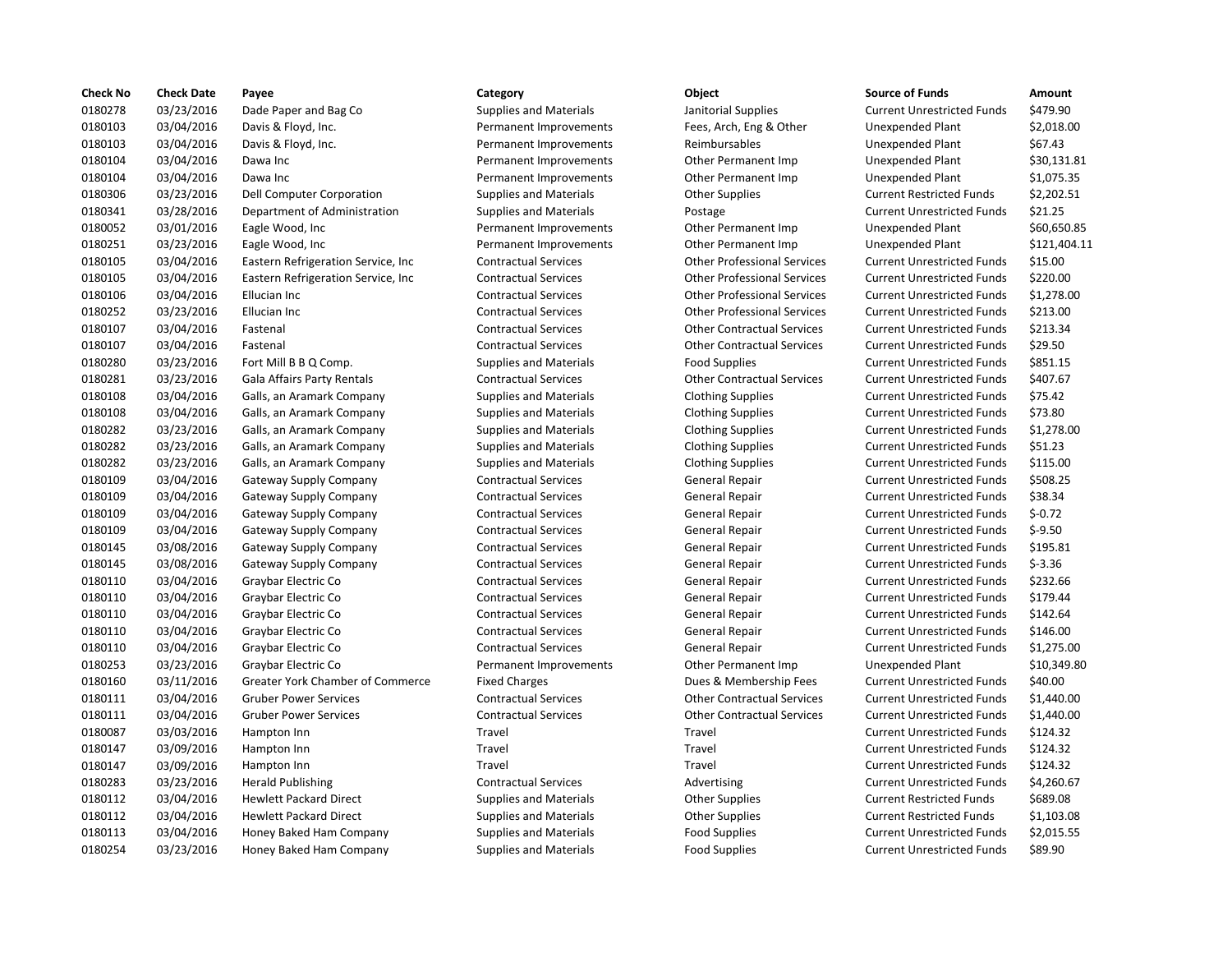| <b>Check No</b> | <b>Check Date</b> | Payee                               | Category                      | Object                               | <b>Source of Funds</b>            | Amount    |
|-----------------|-------------------|-------------------------------------|-------------------------------|--------------------------------------|-----------------------------------|-----------|
| 0180254         | 03/23/2016        | Honey Baked Ham Company             | <b>Supplies and Materials</b> | <b>Food Supplies</b>                 | <b>Current Unrestricted Funds</b> | \$6.99    |
| 0180254         | 03/23/2016        | Honey Baked Ham Company             | <b>Supplies and Materials</b> | <b>Food Supplies</b>                 | <b>Current Unrestricted Funds</b> | \$3.99    |
| 0180254         | 03/23/2016        | Honey Baked Ham Company             | <b>Supplies and Materials</b> | <b>Food Supplies</b>                 | <b>Current Unrestricted Funds</b> | $$-0.52$  |
| 0180284         | 03/23/2016        | Honey Baked Ham Company             | <b>Supplies and Materials</b> | <b>Food Supplies</b>                 | <b>Current Unrestricted Funds</b> | \$461.25  |
| 0180284         | 03/23/2016        | Honey Baked Ham Company             | <b>Supplies and Materials</b> | <b>Food Supplies</b>                 | <b>Current Unrestricted Funds</b> | \$214.42  |
| 0180201         | 03/18/2016        | Human Anatomy and Physiology Societ | <b>Fixed Charges</b>          | Dues & Membership Fees               | <b>Current Unrestricted Funds</b> | \$75.00   |
| 0180285         | 03/23/2016        | <b>IDashboards</b>                  | <b>Contractual Services</b>   | <b>Other Professional Services</b>   | <b>Current Restricted Funds</b>   | \$16,250  |
| 0180285         | 03/23/2016        | IDashboards                         | <b>Contractual Services</b>   | <b>Other Contractual Services</b>    | <b>Current Unrestricted Funds</b> | \$6,615.0 |
| 0180286         | 03/23/2016        | Interior Plantscapes Llc            | <b>Contractual Services</b>   | <b>Other Professional Services</b>   | <b>Current Unrestricted Funds</b> | \$305.00  |
| 0180272         | 03/23/2016        | Jack L. Anthony, JR                 | <b>Contractual Services</b>   | <b>Other Professional Services</b>   | <b>Current Unrestricted Funds</b> | \$2,991.4 |
| 0180114         | 03/04/2016        | Jacksons Kitchen                    | <b>Supplies and Materials</b> | <b>Food Supplies</b>                 | <b>Current Unrestricted Funds</b> | \$386.37  |
| 0180307         | 03/23/2016        | Johnson Controls Inc                | <b>Contractual Services</b>   | <b>Other Contractual Services</b>    | <b>Current Unrestricted Funds</b> | \$1,118.4 |
| 0180296         | 03/23/2016        | Katherine R. Simpson                | <b>Contractual Services</b>   | <b>Other Professional Services</b>   | <b>Current Unrestricted Funds</b> | \$975.00  |
| 0180115         | 03/04/2016        | Keck and Wood, Inc.                 | Permanent Improvements        | Fees, Arch, Eng & Other              | Unexpended Plant                  | \$875.00  |
| 0180115         | 03/04/2016        | Keck and Wood, Inc                  | Permanent Improvements        | Fees, Arch, Eng & Other              | Master Plan                       | \$8,996.5 |
| 0180255         | 03/23/2016        | Kone Inc. 6082                      | <b>Contractual Services</b>   | <b>Other Contractual Services</b>    | <b>Current Unrestricted Funds</b> | \$440.00  |
| 0180116         | 03/04/2016        | Love Security Services Inc          | <b>Contractual Services</b>   | <b>Other Contractual Services</b>    | <b>Current Unrestricted Funds</b> | \$548.10  |
| 0180116         | 03/04/2016        | Love Security Services Inc          | <b>Contractual Services</b>   | <b>Other Contractual Services</b>    | <b>Current Unrestricted Funds</b> | \$588.60  |
| 0180089         | 03/03/2016        | <b>Materials Management Office</b>  | Travel                        | In State Registration Fee            | <b>Current Unrestricted Funds</b> | \$110.00  |
| 0180148         | 03/09/2016        | McAlister's Deli                    | <b>Supplies and Materials</b> | <b>Food Supplies</b>                 | <b>Current Unrestricted Funds</b> | \$113.32  |
| 0180256         | 03/23/2016        | <b>Melanie Rowe Catering</b>        | <b>Supplies and Materials</b> | <b>Food Supplies</b>                 | <b>Current Unrestricted Funds</b> | \$1,645.0 |
| 0180256         | 03/23/2016        | <b>Melanie Rowe Catering</b>        | <b>Supplies and Materials</b> | <b>Food Supplies</b>                 | <b>Current Unrestricted Funds</b> | \$4,269.4 |
| 0180256         | 03/23/2016        | <b>Melanie Rowe Catering</b>        | <b>Supplies and Materials</b> | <b>Food Supplies</b>                 | <b>Current Unrestricted Funds</b> | \$2,562.3 |
| 0180117         | 03/04/2016        | Merus Refreshment Services Inc      | <b>Supplies and Materials</b> | <b>Food Supplies</b>                 | <b>Current Unrestricted Funds</b> | \$178.32  |
| 0180117         | 03/04/2016        | Merus Refreshment Services Inc      | <b>Supplies and Materials</b> | <b>Food Supplies</b>                 | <b>Current Unrestricted Funds</b> | \$27.82   |
| 0180287         | 03/23/2016        | Merus Refreshment Services Inc      | <b>Supplies and Materials</b> | <b>Food Supplies</b>                 | <b>Current Unrestricted Funds</b> | \$79.93   |
| 0180288         | 03/23/2016        | Mid-Carolina Ahec, Inc.             | <b>Contractual Services</b>   | <b>Other Professional Services</b>   | <b>Current Unrestricted Funds</b> | \$24.00   |
| 0180288         | 03/23/2016        | Mid-Carolina Ahec, Inc.             | <b>Contractual Services</b>   | <b>Other Professional Services</b>   | <b>Current Unrestricted Funds</b> | \$68.00   |
| 0180289         | 03/23/2016        | <b>Moseley Architects</b>           | <b>Contractual Services</b>   | <b>Other Professional Services</b>   | <b>Current Restricted Funds</b>   | \$15,000  |
| 0180149         | 03/09/2016        | Mt Hebron Dreamkeepers Optimist Clu | <b>Supplies and Materials</b> | <b>Other Supplies</b>                | <b>Current Unrestricted Funds</b> | \$500.00  |
| 0180350         | 03/31/2016        | New Horizons Computer Learning Cent | <b>Contractual Services</b>   | <b>Education &amp; Training Serv</b> | <b>Current Unrestricted Funds</b> | \$4,860.0 |
| 0180152         | 03/10/2016        | Office of Insurance Services        | <b>Current Liabilities</b>    | State Opt Life                       | <b>Current Unrestricted Funds</b> | \$5,430.2 |
| 0180152         | 03/10/2016        | Office of Insurance Services        | <b>Current Liabilities</b>    | <b>State Dental Employee</b>         | <b>Current Unrestricted Funds</b> | \$5,357.9 |
| 0180152         | 03/10/2016        | Office of Insurance Services        | <b>Current Liabilities</b>    | State Insurance Employee             | <b>Current Unrestricted Funds</b> | \$196,59  |
| 0180152         | 03/10/2016        | Office of Insurance Services        | <b>Current Liabilities</b>    | Dep Life Insurance                   | <b>Current Unrestricted Funds</b> | \$111.10  |
| 0180152         | 03/10/2016        | Office of Insurance Services        | <b>Current Liabilities</b>    | Supp Long Term Disability            | <b>Current Unrestricted Funds</b> | \$1,942.6 |
| 0180152         | 03/10/2016        | Office of Insurance Services        | <b>Current Liabilities</b>    | Dental Plus Employee                 | <b>Current Unrestricted Funds</b> | \$6,200.6 |
| 0180152         | 03/10/2016        | Office of Insurance Services        | <b>Current Liabilities</b>    | <b>Tobacco Surcharge</b>             | <b>Current Unrestricted Funds</b> | \$1,080.0 |
| 0180152         | 03/10/2016        | Office of Insurance Services        | <b>Current Liabilities</b>    | <b>State Vison Plan</b>              | <b>Current Unrestricted Funds</b> | \$2,228.9 |
| 0180315         | 03/24/2016        | On Course Inc                       | Travel                        | Out of State Registration Fees       | <b>Current Unrestricted Funds</b> | \$595.00  |
| 0180315         | 03/24/2016        | On Course Inc                       | Travel                        | Out of State Registration Fees       | <b>Current Unrestricted Funds</b> | \$0.00    |
| 0180290         | 03/23/2016        | Ontario Investments, Inc.           | <b>Fixed Charges</b>          | Leased To Own Equip                  | <b>Current Unrestricted Funds</b> | \$1,730.1 |
| 0180291         | 03/23/2016        | Overhead Door of Rock Hill          | <b>Contractual Services</b>   | <b>Other Professional Services</b>   | <b>Current Unrestricted Funds</b> | \$3,655.0 |
| 0180119         | 03/04/2016        | Panera Llc                          | <b>Supplies and Materials</b> | <b>Food Supplies</b>                 | <b>Current Unrestricted Funds</b> | \$150.47  |
| 0180292         | 03/23/2016        | Panera Llc                          | <b>Supplies and Materials</b> | <b>Food Supplies</b>                 | <b>Current Unrestricted Funds</b> | \$93.69   |
|                 |                   |                                     |                               |                                      |                                   |           |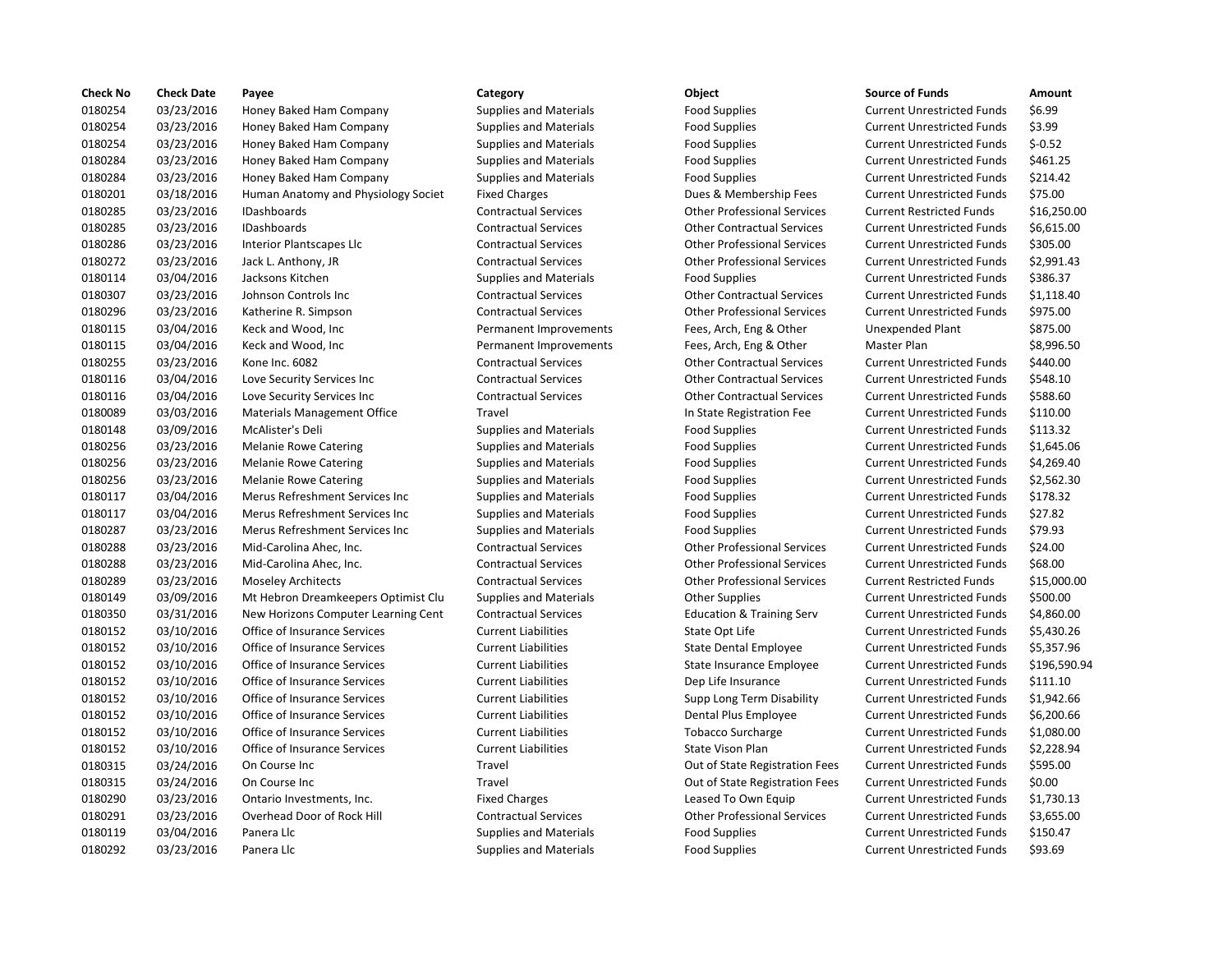| <b>Check No</b> | <b>Check Date</b> | Payee                               | Category                      | Object                             | <b>Source of Funds</b>            | Amount    |
|-----------------|-------------------|-------------------------------------|-------------------------------|------------------------------------|-----------------------------------|-----------|
| 0180292         | 03/23/2016        | Panera Llc                          | <b>Supplies and Materials</b> | <b>Food Supplies</b>               | <b>Current Unrestricted Funds</b> | \$115.29  |
| 0180308         | 03/23/2016        | Panera Llc                          | <b>Supplies and Materials</b> | <b>Food Supplies</b>               | <b>Current Unrestricted Funds</b> | \$29.42   |
| 0180308         | 03/23/2016        | Panera Llc                          | <b>Supplies and Materials</b> | <b>Food Supplies</b>               | <b>Current Unrestricted Funds</b> | \$15.25   |
| 0180308         | 03/23/2016        | Panera Llc                          | <b>Supplies and Materials</b> | <b>Food Supplies</b>               | <b>Current Unrestricted Funds</b> | \$43.12   |
| 0180120         | 03/04/2016        | Patton Inc                          | <b>Contractual Services</b>   | General Repair                     | <b>Current Unrestricted Funds</b> | \$2,470.0 |
| 0180120         | 03/04/2016        | Patton Inc                          | <b>Contractual Services</b>   | General Repair                     | <b>Current Unrestricted Funds</b> | \$36.00   |
| 0180120         | 03/04/2016        | Patton Inc                          | <b>Contractual Services</b>   | <b>General Repair</b>              | <b>Current Unrestricted Funds</b> | \$170.00  |
| 0180120         | 03/04/2016        | Patton Inc                          | <b>Contractual Services</b>   | General Repair                     | <b>Current Unrestricted Funds</b> | \$510.00  |
| 0180120         | 03/04/2016        | Patton Inc                          | <b>Contractual Services</b>   | General Repair                     | <b>Current Unrestricted Funds</b> | \$265.00  |
| 0180120         | 03/04/2016        | Patton Inc                          | <b>Contractual Services</b>   | General Repair                     | <b>Current Unrestricted Funds</b> | \$132.00  |
| 0180120         | 03/04/2016        | Patton Inc                          | <b>Contractual Services</b>   | <b>General Repair</b>              | <b>Current Unrestricted Funds</b> | \$20.00   |
| 0180293         | 03/23/2016        | Polk Electric, LLC                  | <b>Contractual Services</b>   | <b>Other Professional Services</b> | Unexpended Plant                  | \$1,290.0 |
| 0180121         | 03/04/2016        | <b>Porter Paints</b>                | <b>Contractual Services</b>   | General Repair                     | <b>Current Unrestricted Funds</b> | \$240.84  |
| 0180121         | 03/04/2016        | <b>Porter Paints</b>                | <b>Contractual Services</b>   | <b>General Repair</b>              | <b>Current Unrestricted Funds</b> | \$42.80   |
| 0180257         | 03/23/2016        | <b>Porter Paints</b>                | <b>Contractual Services</b>   | General Repair                     | <b>Current Unrestricted Funds</b> | \$152.84  |
| 0180122         | 03/04/2016        | Praxair Distribution Inc            | <b>Supplies and Materials</b> | <b>Education Supplies</b>          | <b>Current Unrestricted Funds</b> | \$490.53  |
| 0180122         | 03/04/2016        | Praxair Distribution Inc            | <b>Supplies and Materials</b> | <b>Education Supplies</b>          | <b>Current Unrestricted Funds</b> | \$629.60  |
| 0180258         | 03/23/2016        | Professional Lawn System            | <b>Contractual Services</b>   | <b>Other Professional Services</b> | <b>County Projects</b>            | \$700.00  |
| 0180258         | 03/23/2016        | Professional Lawn System            | <b>Contractual Services</b>   | <b>Other Professional Services</b> | <b>County Projects</b>            | \$3,200.0 |
| 0180123         | 03/04/2016        | Radco Construction Services Inc     | <b>Contractual Services</b>   | <b>Other Professional Services</b> | <b>Current Unrestricted Funds</b> | \$5,570.0 |
| 0180124         | 03/04/2016        | Rci of Sc Inc                       | Permanent Improvements        | Fees, Arch, Eng & Other            | <b>Unexpended Plant</b>           | \$480.00  |
| 0180124         | 03/04/2016        | Rci of Sc Inc                       | Permanent Improvements        | Reimbursables                      | <b>Unexpended Plant</b>           | \$105.60  |
| 0180259         | 03/23/2016        | Rci of Sc Inc                       | Permanent Improvements        | Fees, Arch, Eng & Other            | Unexpended Plant                  | \$720.00  |
| 0180259         | 03/23/2016        | Rci of Sc Inc                       | Permanent Improvements        | Reimbursables                      | Unexpended Plant                  | \$158.40  |
| 0180260         | 03/23/2016        | <b>Record Storage Systems</b>       | <b>Contractual Services</b>   | Data Processing Serv               | <b>Current Unrestricted Funds</b> | \$150.26  |
| 0180294         | 03/23/2016        | Rock Hill Police Department         | <b>Contractual Services</b>   | <b>Other Professional Services</b> | <b>Current Unrestricted Funds</b> | \$193.75  |
| 0180092         | 03/03/2016        | S C Assoc of Student Fin Aid Admin  | Travel                        | In State Registration Fee          | <b>Current Unrestricted Funds</b> | \$195.00  |
| 0180092         | 03/03/2016        | S C Assoc of Student Fin Aid Admin  | Travel                        | In State Registration Fee          | <b>Current Unrestricted Funds</b> | \$195.00  |
| 0180081         | 03/03/2016        | S C Dept of Employment and Workforc | <b>Current Liabilities</b>    | Court Order Levy                   | <b>Current Unrestricted Funds</b> | \$252.00  |
| 0180082         | 03/03/2016        | S C Dept of Revenue                 | <b>Current Liabilities</b>    | Court Order Levy                   | <b>Current Unrestricted Funds</b> | \$671.00  |
| 0180261         | 03/23/2016        | S C Legislative Council             | Equipment                     | Library Books, Maps & Film         | <b>Current Unrestricted Funds</b> | \$230.00  |
| 0180094         | 03/03/2016        | S. C. Mathematical Association of T | <b>Fixed Charges</b>          | Dues & Membership Fees             | <b>Current Unrestricted Funds</b> | \$30.00   |
| 0180094         | 03/03/2016        | S. C. Mathematical Association of T | <b>Fixed Charges</b>          | Dues & Membership Fees             | <b>Current Unrestricted Funds</b> | \$55.00   |
| 0180094         | 03/03/2016        | S. C. Mathematical Association of T | <b>Fixed Charges</b>          | Dues & Membership Fees             | <b>Current Unrestricted Funds</b> | \$55.00   |
| 0180169         | 03/11/2016        | Sams Club Direct                    | <b>Supplies and Materials</b> | <b>Food Supplies</b>               | <b>Current Unrestricted Funds</b> | \$83.38   |
| 0180169         | 03/11/2016        | Sams Club Direct                    | <b>Supplies and Materials</b> | <b>Food Supplies</b>               | <b>Current Unrestricted Funds</b> | \$81.46   |
| 0180169         | 03/11/2016        | Sams Club Direct                    | <b>Supplies and Materials</b> | <b>Food Supplies</b>               | <b>Current Unrestricted Funds</b> | \$143.37  |
| 0180169         | 03/11/2016        | Sams Club Direct                    | <b>Supplies and Materials</b> | <b>Food Supplies</b>               | <b>Current Unrestricted Funds</b> | \$105.99  |
| 0180169         | 03/11/2016        | Sams Club Direct                    | <b>Supplies and Materials</b> | <b>Food Supplies</b>               | <b>Current Unrestricted Funds</b> | \$115.98  |
| 0180169         | 03/11/2016        | Sams Club Direct                    | <b>Supplies and Materials</b> | <b>Office Supplies</b>             | <b>Current Unrestricted Funds</b> | \$46.50   |
| 0180093         | 03/03/2016        | Scair                               | Travel                        | In State Registration Fee          | <b>Current Unrestricted Funds</b> | \$200.00  |
| 0180125         | 03/04/2016        | Sign Techniques                     | <b>Contractual Services</b>   | <b>Other Professional Services</b> | <b>Current Unrestricted Funds</b> | \$59.92   |
| 0180295         | 03/23/2016        | Sign Techniques                     | <b>Contractual Services</b>   | <b>Other Professional Services</b> | <b>Current Unrestricted Funds</b> | \$25.68   |
| 0180309         | 03/23/2016        | Sign Techniques                     | <b>Contractual Services</b>   | <b>Other Professional Services</b> | Unexpended Plant                  | \$4,826.7 |
| 0180309         | 03/23/2016        | Sign Techniques                     | <b>Contractual Services</b>   | <b>Other Professional Services</b> | Unexpended Plant                  | \$800.00  |
|                 |                   |                                     |                               |                                    |                                   |           |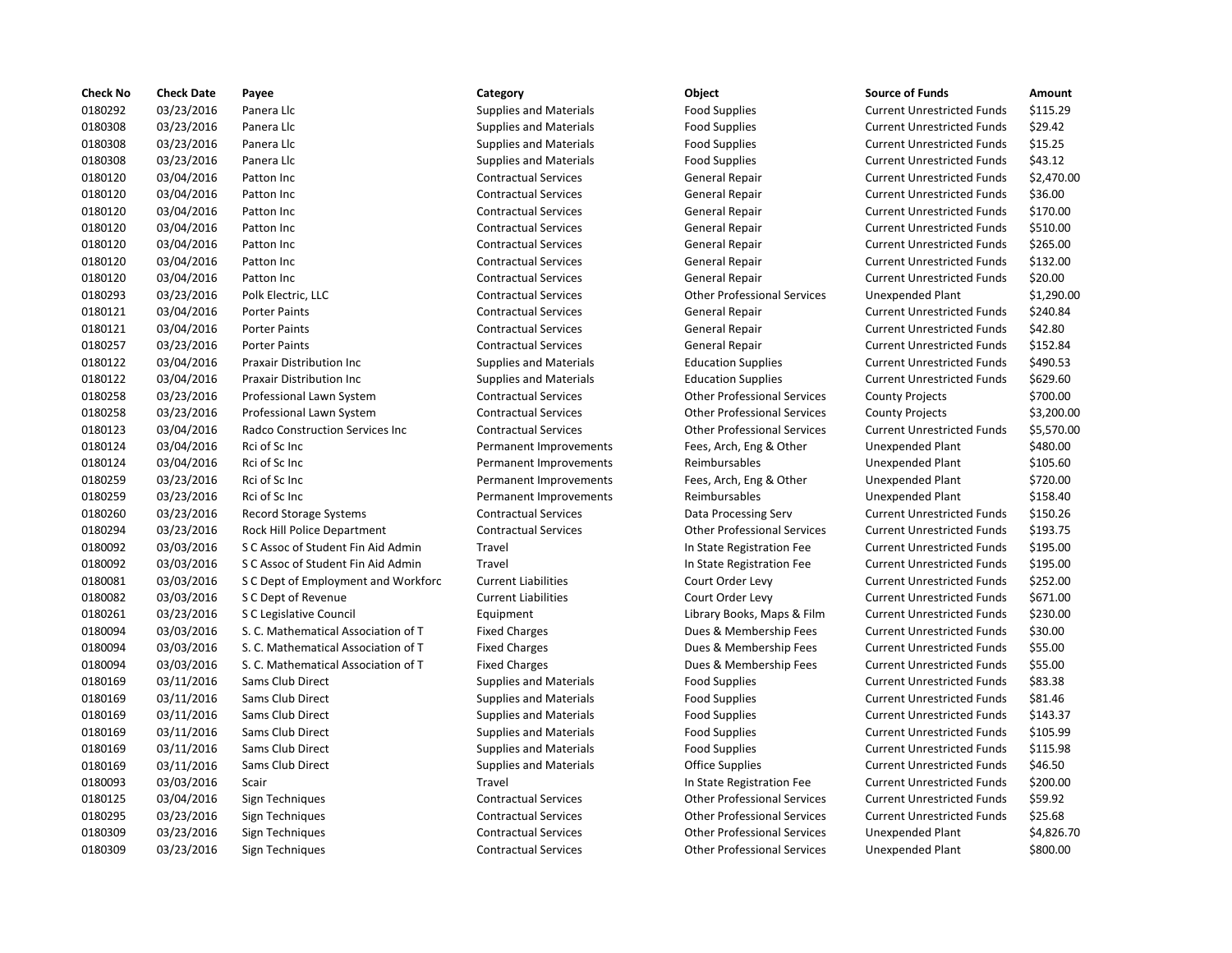| <b>Check No</b> | <b>Check Date</b> | Payee                               | Category                      | Object                             | <b>Source of Funds</b>            | Amount     |
|-----------------|-------------------|-------------------------------------|-------------------------------|------------------------------------|-----------------------------------|------------|
| 0180126         | 03/04/2016        | Siteone Landscape Supply, Llc       | <b>Supplies and Materials</b> | <b>Maintenance Supplies</b>        | <b>Current Unrestricted Funds</b> | \$361.62   |
| 0180126         | 03/04/2016        | Siteone Landscape Supply, Llc       | <b>Supplies and Materials</b> | <b>Maintenance Supplies</b>        | <b>Current Unrestricted Funds</b> | \$537.68   |
| 0180126         | 03/04/2016        | Siteone Landscape Supply, Llc       | <b>Supplies and Materials</b> | <b>Maintenance Supplies</b>        | <b>Current Unrestricted Funds</b> | \$2,325.8  |
| 0180126         | 03/04/2016        | Siteone Landscape Supply, Llc       | <b>Supplies and Materials</b> | <b>Maintenance Supplies</b>        | <b>Current Unrestricted Funds</b> | $$-2,325.$ |
| 0180297         | 03/23/2016        | Siteone Landscape Supply, Llc       | <b>Supplies and Materials</b> | <b>Maintenance Supplies</b>        | <b>Current Unrestricted Funds</b> | \$204.68   |
| 0180174         | 03/14/2016        | Skills USA Inc                      | <b>Current Assets</b>         | <b>Prepaid Expenses</b>            | <b>Current Unrestricted Funds</b> | \$125.00   |
| 0180127         | 03/04/2016        | <b>Snipes</b>                       | <b>Supplies and Materials</b> | Janitorial Supplies                | <b>Current Unrestricted Funds</b> | \$17.47    |
| 0180262         | 03/23/2016        | <b>Snipes</b>                       | <b>Supplies and Materials</b> | Janitorial Supplies                | <b>Current Unrestricted Funds</b> | \$57.91    |
| 0180298         | 03/23/2016        | Software Hardware Intergration Inte | <b>Supplies and Materials</b> | <b>Education Supplies</b>          | <b>Current Restricted Funds</b>   | \$521.90   |
| 0180128         | 03/04/2016        | Software House International Corp   | <b>Contractual Services</b>   | <b>Other Contractual Services</b>  | <b>Current Unrestricted Funds</b> | \$15,717   |
| 0180128         | 03/04/2016        | Software House International Corp   | <b>Contractual Services</b>   | <b>Other Contractual Services</b>  | <b>Current Unrestricted Funds</b> | \$335.16   |
| 0180128         | 03/04/2016        | Software House International Corp   | <b>Contractual Services</b>   | <b>Other Contractual Services</b>  | <b>Current Unrestricted Funds</b> | \$0.00     |
| 0180128         | 03/04/2016        | Software House International Corp   | <b>Contractual Services</b>   | <b>Other Contractual Services</b>  | <b>Current Unrestricted Funds</b> | \$0.00     |
| 0180128         | 03/04/2016        | Software House International Corp   | <b>Contractual Services</b>   | <b>Other Contractual Services</b>  | <b>Current Unrestricted Funds</b> | \$0.00     |
| 0180128         | 03/04/2016        | Software House International Corp   | <b>Contractual Services</b>   | <b>Other Contractual Services</b>  | <b>Current Unrestricted Funds</b> | \$1,746.3  |
| 0180128         | 03/04/2016        | Software House International Corp   | <b>Contractual Services</b>   | <b>Other Contractual Services</b>  | <b>Current Unrestricted Funds</b> | \$301.56   |
| 0180128         | 03/04/2016        | Software House International Corp   | <b>Contractual Services</b>   | <b>Other Contractual Services</b>  | <b>Current Unrestricted Funds</b> | \$895.44   |
| 0180128         | 03/04/2016        | Software House International Corp   | <b>Contractual Services</b>   | <b>Other Contractual Services</b>  | <b>Current Unrestricted Funds</b> | \$2,271.3  |
| 0180128         | 03/04/2016        | Software House International Corp   | <b>Contractual Services</b>   | <b>Other Contractual Services</b>  | <b>Current Unrestricted Funds</b> | \$74.76    |
| 0180128         | 03/04/2016        | Software House International Corp   | <b>Contractual Services</b>   | <b>Other Contractual Services</b>  | <b>Current Unrestricted Funds</b> | \$1,186.0  |
| 0180128         | 03/04/2016        | Software House International Corp   | <b>Contractual Services</b>   | <b>Other Contractual Services</b>  | <b>Current Unrestricted Funds</b> | \$1,496.8  |
| 0180128         | 03/04/2016        | Software House International Corp   | <b>Contractual Services</b>   | <b>Other Contractual Services</b>  | <b>Current Unrestricted Funds</b> | \$3,538.0  |
| 0180128         | 03/04/2016        | Software House International Corp   | <b>Contractual Services</b>   | <b>Other Contractual Services</b>  | <b>Current Unrestricted Funds</b> | \$0.00     |
| 0180128         | 03/04/2016        | Software House International Corp   | <b>Contractual Services</b>   | <b>Other Contractual Services</b>  | <b>Current Unrestricted Funds</b> | \$0.00     |
| 0180128         | 03/04/2016        | Software House International Corp   | <b>Contractual Services</b>   | <b>Other Contractual Services</b>  | <b>Current Unrestricted Funds</b> | \$0.00     |
| 0180129         | 03/04/2016        | Solid Structures Llc                | Permanent Improvements        | Renov of Build & Add               | <b>Unexpended Plant</b>           | \$45,761   |
| 0180263         | 03/23/2016        | Sourceone Healthcare                | <b>Supplies and Materials</b> | Medical & Lab Supplies             | <b>Current Unrestricted Funds</b> | \$85.00    |
| 0180138         | 03/04/2016        | South Carolina I-77 Alliance        | <b>Supplies and Materials</b> | <b>Other Supplies</b>              | <b>Current Unrestricted Funds</b> | \$10,000   |
| 0180153         | 03/10/2016        | South Carolina Trio                 | <b>Contractual Services</b>   | <b>Registration Fee</b>            | <b>Current Restricted Funds</b>   | \$350.00   |
| 0180153         | 03/10/2016        | South Carolina Trio                 | <b>Contractual Services</b>   | <b>Registration Fee</b>            | <b>Current Restricted Funds</b>   | \$350.00   |
| 0180153         | 03/10/2016        | South Carolina Trio                 | <b>Contractual Services</b>   | <b>Registration Fee</b>            | <b>Current Restricted Funds</b>   | \$350.00   |
| 0180150         | 03/09/2016        | Southern Assoc of Colleges and Scho | <b>Fixed Charges</b>          | Dues & Membership Fees             | <b>Current Unrestricted Funds</b> | \$500.00   |
| 0180130         | 03/04/2016        | Staffmark                           | <b>Contractual Services</b>   | <b>Other Contractual Services</b>  | <b>Current Unrestricted Funds</b> | \$293.20   |
| 0180130         | 03/04/2016        | <b>Staffmark</b>                    | <b>Contractual Services</b>   | <b>Other Contractual Services</b>  | <b>Current Unrestricted Funds</b> | \$293.20   |
| 0180130         | 03/04/2016        | Staffmark                           | <b>Contractual Services</b>   | <b>Other Contractual Services</b>  | <b>Current Unrestricted Funds</b> | \$293.20   |
| 0180130         | 03/04/2016        | <b>Staffmark</b>                    | <b>Contractual Services</b>   | <b>Other Professional Services</b> | <b>Current Unrestricted Funds</b> | \$293.20   |
| 0180130         | 03/04/2016        | Staffmark                           | <b>Contractual Services</b>   | <b>Other Professional Services</b> | <b>Current Unrestricted Funds</b> | \$293.20   |
| 0180130         | 03/04/2016        | Staffmark                           | <b>Contractual Services</b>   | <b>Other Contractual Services</b>  | <b>Current Unrestricted Funds</b> | \$509.36   |
| 0180130         | 03/04/2016        | Staffmark                           | <b>Contractual Services</b>   | <b>Other Contractual Services</b>  | <b>Current Unrestricted Funds</b> | \$509.36   |
| 0180130         | 03/04/2016        | Staffmark                           | <b>Contractual Services</b>   | <b>Other Contractual Services</b>  | <b>Current Unrestricted Funds</b> | \$509.36   |
| 0180299         | 03/23/2016        | Staffmark                           | <b>Contractual Services</b>   | <b>Other Contractual Services</b>  | <b>Current Unrestricted Funds</b> | \$509.36   |
| 0180299         | 03/23/2016        | <b>Staffmark</b>                    | <b>Contractual Services</b>   | <b>Other Contractual Services</b>  | <b>Current Unrestricted Funds</b> | \$293.20   |
| 0180299         | 03/23/2016        | Staffmark                           | <b>Contractual Services</b>   | <b>Other Professional Services</b> | <b>Current Unrestricted Funds</b> | \$293.20   |
| 0180299         | 03/23/2016        | Staffmark                           | <b>Contractual Services</b>   | <b>Other Professional Services</b> | <b>Current Unrestricted Funds</b> | \$293.20   |
| 0180299         | 03/23/2016        | Staffmark                           | <b>Contractual Services</b>   | <b>Other Professional Services</b> | <b>Current Unrestricted Funds</b> | \$293.20   |
|                 |                   |                                     |                               |                                    |                                   |            |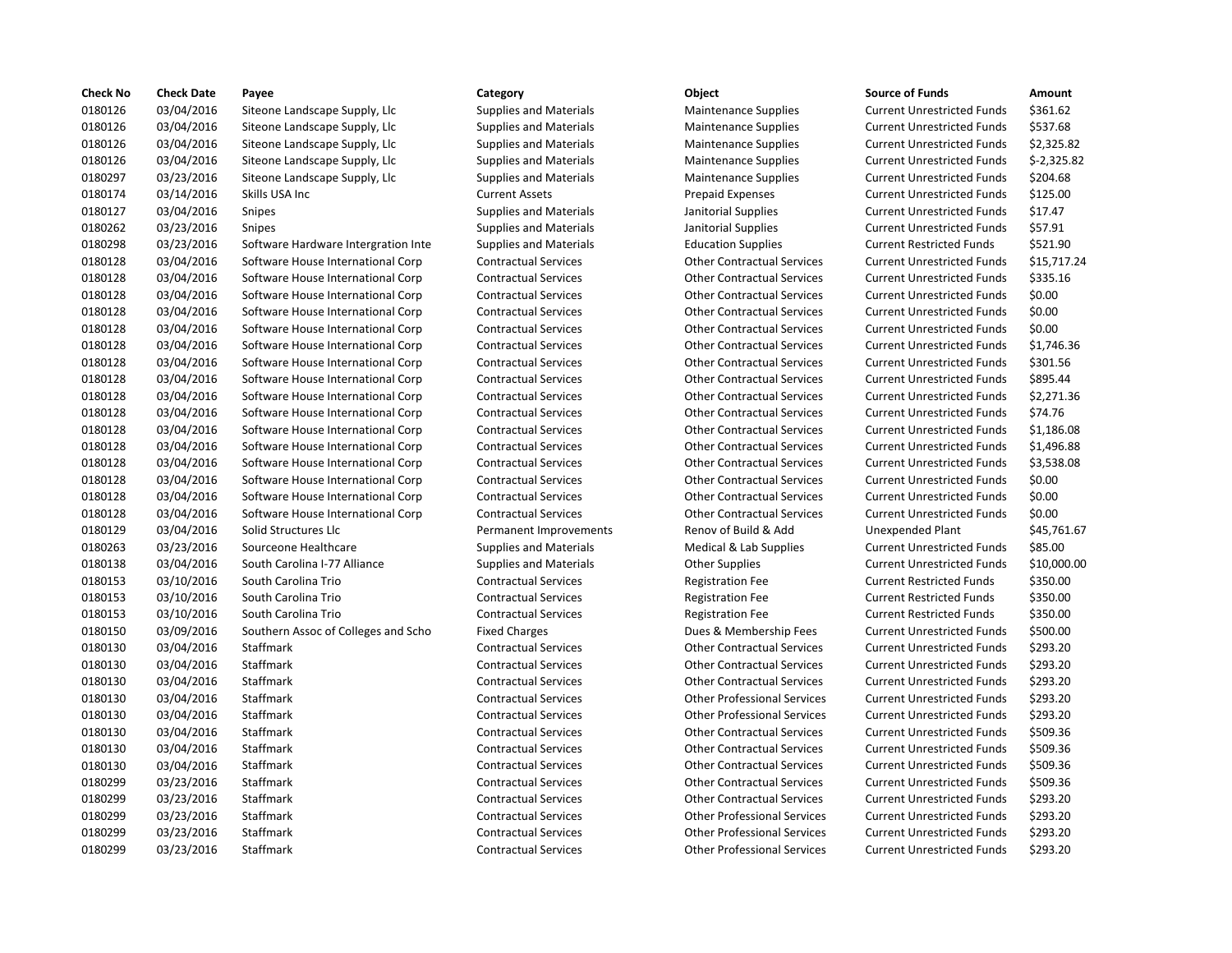| <b>Check No</b> | <b>Check Date</b> | Payee                               | Category                      | Object                             | <b>Source of Funds</b>            | Amount    |
|-----------------|-------------------|-------------------------------------|-------------------------------|------------------------------------|-----------------------------------|-----------|
| 0180131         | 03/04/2016        | Stericycle Inc                      | <b>Contractual Services</b>   | <b>Other Professional Services</b> | <b>Current Unrestricted Funds</b> | \$15.75   |
| 0180131         | 03/04/2016        | Stericycle Inc                      | <b>Contractual Services</b>   | <b>Other Professional Services</b> | <b>Current Unrestricted Funds</b> | \$294.05  |
| 0180131         | 03/04/2016        | Stericycle Inc                      | <b>Contractual Services</b>   | <b>Other Professional Services</b> | <b>Current Unrestricted Funds</b> | \$136.52  |
| 0180131         | 03/04/2016        | Stericycle Inc                      | <b>Contractual Services</b>   | <b>Other Professional Services</b> | <b>Current Unrestricted Funds</b> | \$78.77   |
| 0180310         | 03/23/2016        | Stericycle Inc                      | <b>Contractual Services</b>   | <b>Other Professional Services</b> | <b>Current Unrestricted Funds</b> | \$294.05  |
| 0180310         | 03/23/2016        | Stericycle Inc                      | <b>Contractual Services</b>   | <b>Other Professional Services</b> | <b>Current Unrestricted Funds</b> | \$136.52  |
| 0180310         | 03/23/2016        | Stericycle Inc                      | <b>Contractual Services</b>   | <b>Other Professional Services</b> | <b>Current Unrestricted Funds</b> | \$15.75   |
| 0180310         | 03/23/2016        | Stericycle Inc                      | <b>Contractual Services</b>   | <b>Other Professional Services</b> | <b>Current Unrestricted Funds</b> | \$78.77   |
| 0180132         | 03/04/2016        | <b>Stripe Masters</b>               | <b>Contractual Services</b>   | <b>General Repair</b>              | <b>Current Unrestricted Funds</b> | \$1,925.0 |
| 0180140         | 03/04/2016        | Surveillance, Resources, and Invest | <b>Contractual Services</b>   | <b>Other Professional Services</b> | <b>Current Unrestricted Funds</b> | \$708.50  |
| 0180264         | 03/23/2016        | Surveillance, Resources, and Invest | <b>Contractual Services</b>   | <b>Other Professional Services</b> | <b>Current Unrestricted Funds</b> | \$1,308.0 |
| 0180144         | 03/08/2016        | Sysco Food Services of Charlotte Ll | <b>Supplies and Materials</b> | <b>Food Supplies</b>               | <b>Current Unrestricted Funds</b> | \$1,274.0 |
| 0180144         | 03/08/2016        | Sysco Food Services of Charlotte Ll | <b>Supplies and Materials</b> | <b>Food Supplies</b>               | <b>Current Unrestricted Funds</b> | \$61.10   |
| 0180144         | 03/08/2016        | Sysco Food Services of Charlotte Ll | <b>Supplies and Materials</b> | <b>Food Supplies</b>               | <b>Current Unrestricted Funds</b> | \$973.71  |
| 0180144         | 03/08/2016        | Sysco Food Services of Charlotte Ll | <b>Supplies and Materials</b> | <b>Food Supplies</b>               | <b>Current Unrestricted Funds</b> | \$1,438.3 |
| 0180144         | 03/08/2016        | Sysco Food Services of Charlotte Ll | <b>Supplies and Materials</b> | <b>Food Supplies</b>               | <b>Current Unrestricted Funds</b> | \$53.90   |
| 0180144         | 03/08/2016        | Sysco Food Services of Charlotte Ll | <b>Supplies and Materials</b> | <b>Food Supplies</b>               | <b>Current Unrestricted Funds</b> | \$1,513.1 |
| 0180144         | 03/08/2016        | Sysco Food Services of Charlotte Ll | <b>Supplies and Materials</b> | <b>Food Supplies</b>               | <b>Current Unrestricted Funds</b> | $$-29.75$ |
| 0180144         | 03/08/2016        | Sysco Food Services of Charlotte Ll | <b>Supplies and Materials</b> | <b>Food Supplies</b>               | <b>Current Unrestricted Funds</b> | \$61.51   |
| 0180300         | 03/23/2016        | Technical Training Aids, Inc.       | Equipment                     | <b>Educational Equipment</b>       | <b>Current Restricted Funds</b>   | \$7,159.0 |
| 0180265         | 03/23/2016        | Terminix Service Inc                | <b>Contractual Services</b>   | <b>Other Contractual Services</b>  | <b>Current Unrestricted Funds</b> | \$55.00   |
| 0180279         | 03/23/2016        | The Equipment Room                  | <b>Supplies and Materials</b> | <b>Clothing Supplies</b>           | <b>Current Unrestricted Funds</b> | \$129.60  |
| 0180133         | 03/04/2016        | U Save Auto Rental                  | Travel                        | Travel                             | <b>Current Unrestricted Funds</b> | \$154.62  |
| 0180133         | 03/04/2016        | U Save Auto Rental                  | Travel                        | Travel                             | <b>Current Unrestricted Funds</b> | \$86.28   |
| 0180301         | 03/23/2016        | U Save Auto Rental                  | Travel                        | Travel                             | <b>Current Unrestricted Funds</b> | \$43.14   |
| 0180301         | 03/23/2016        | U Save Auto Rental                  | Travel                        | Travel                             | <b>Current Unrestricted Funds</b> | \$46.80   |
| 0180301         | 03/23/2016        | U Save Auto Rental                  | Travel                        | Travel                             | <b>Current Unrestricted Funds</b> | \$157.81  |
| 0180301         | 03/23/2016        | U Save Auto Rental                  | Travel                        | Travel                             | <b>Current Unrestricted Funds</b> | \$127.95  |
| 0180301         | 03/23/2016        | U Save Auto Rental                  | Travel                        | Travel                             | <b>Current Unrestricted Funds</b> | \$44.85   |
| 0180301         | 03/23/2016        | U Save Auto Rental                  | Travel                        | Travel                             | <b>Current Unrestricted Funds</b> | \$76.20   |
| 0180301         | 03/23/2016        | U Save Auto Rental                  | Travel                        | Travel                             | <b>Current Unrestricted Funds</b> | \$93.70   |
| 0180134         | 03/04/2016        | <b>Unifirst Corporation</b>         | <b>Contractual Services</b>   | <b>Other Professional Services</b> | <b>Current Unrestricted Funds</b> | \$85.82   |
| 0180134         | 03/04/2016        | Unifirst Corporation                | <b>Contractual Services</b>   | <b>Other Professional Services</b> | <b>Current Unrestricted Funds</b> | \$85.82   |
| 0180302         | 03/23/2016        | <b>Unifirst Corporation</b>         | <b>Contractual Services</b>   | <b>Other Professional Services</b> | <b>Current Unrestricted Funds</b> | \$85.82   |
| 0180083         | 03/03/2016        | <b>United States Treasury</b>       | <b>Current Liabilities</b>    | Court Order Levy                   | <b>Current Unrestricted Funds</b> | \$19.94   |
| 0180084         | 03/03/2016        | Wage Garnishment Processing Unit    | <b>Current Liabilities</b>    | Court Order Levy                   | <b>Current Unrestricted Funds</b> | \$802.00  |
| 0180135         | 03/04/2016        | <b>Waiter's Choice Catering</b>     | <b>Supplies and Materials</b> | <b>Food Supplies</b>               | <b>Current Unrestricted Funds</b> | \$1,026.1 |
| 0180135         | 03/04/2016        | <b>Waiter's Choice Catering</b>     | <b>Supplies and Materials</b> | <b>Food Supplies</b>               | <b>Current Unrestricted Funds</b> | \$439.00  |
| 0180266         | 03/23/2016        | <b>Waiter's Choice Catering</b>     | <b>Supplies and Materials</b> | <b>Food Supplies</b>               | <b>Current Unrestricted Funds</b> | \$3,142.4 |
| 0180303         | 03/23/2016        | Waste Management of the Carolinas   | <b>Contractual Services</b>   | Utilities                          | <b>Current Unrestricted Funds</b> | \$251.71  |
| 0180136         | 03/04/2016        | West Group                          | Equipment                     | Library Books, Maps & Film         | <b>Current Unrestricted Funds</b> | \$764.67  |
| 0180136         | 03/04/2016        | West Group                          | Equipment                     | Library Books, Maps & Film         | <b>Current Unrestricted Funds</b> | \$557.75  |
| 0180267         | 03/23/2016        | White Office Furniture              | <b>Supplies and Materials</b> | <b>Education Supplies</b>          | <b>Current Restricted Funds</b>   | \$5,532.0 |
| 0180155         | 03/11/2016        | <b>Winthrop University</b>          | <b>Supplies and Materials</b> | <b>Food Supplies</b>               | <b>Current Unrestricted Funds</b> | \$117.48  |
| 0180155         | 03/11/2016        | <b>Winthrop University</b>          | <b>Supplies and Materials</b> | <b>Food Supplies</b>               | <b>Current Unrestricted Funds</b> | \$12.00   |
|                 |                   |                                     |                               |                                    |                                   |           |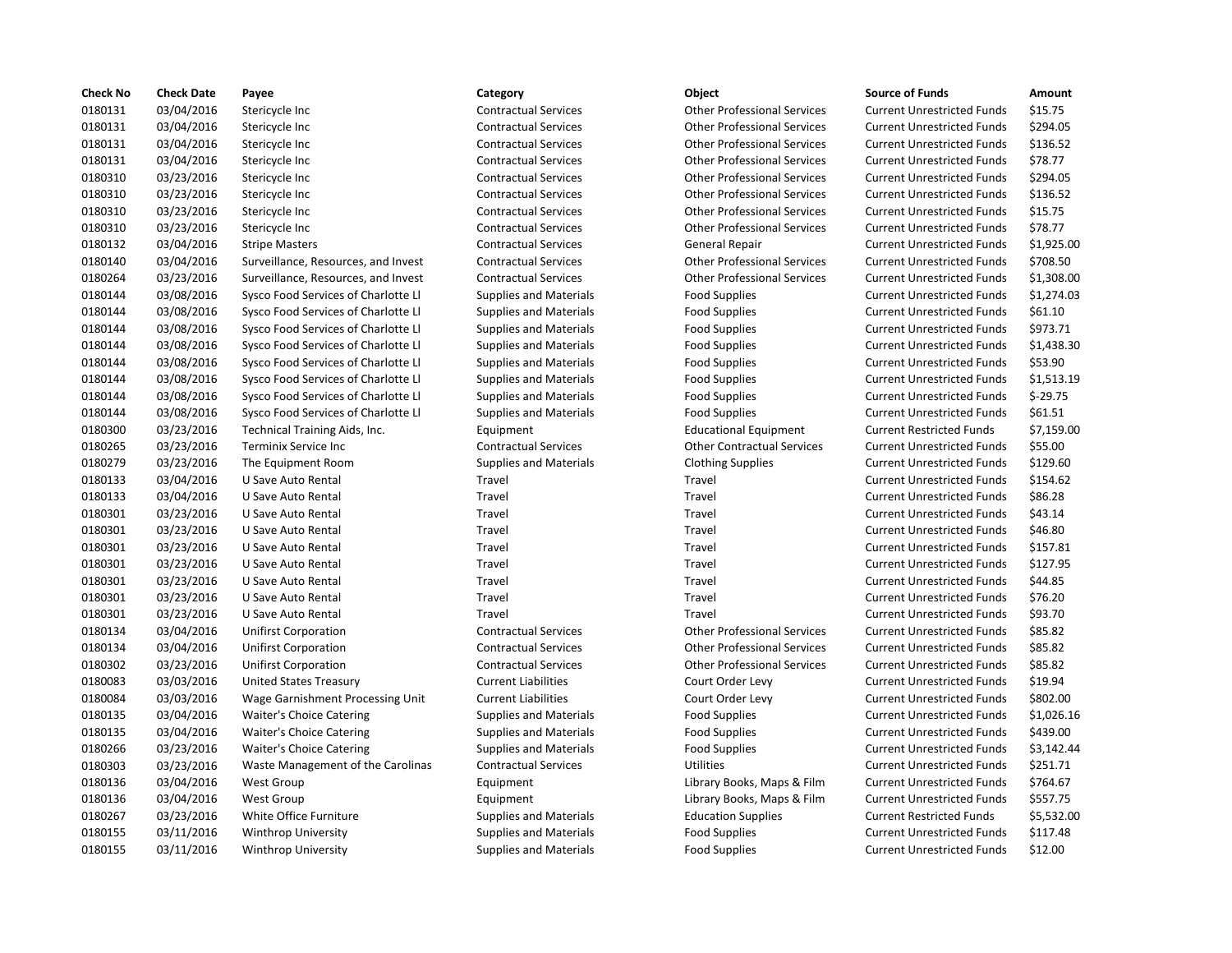| <b>Check No</b> | <b>Check Date</b> | Payee                                    | Category                      | Object                   | <b>Source of Funds</b>            | Amount    |
|-----------------|-------------------|------------------------------------------|-------------------------------|--------------------------|-----------------------------------|-----------|
| 0180155         | 03/11/2016        | <b>Winthrop University</b>               | <b>Supplies and Materials</b> | <b>Food Supplies</b>     | <b>Current Unrestricted Funds</b> | \$15.00   |
| 0180155         | 03/11/2016        | <b>Winthrop University</b>               | <b>Supplies and Materials</b> | <b>Food Supplies</b>     | <b>Current Unrestricted Funds</b> | \$203.88  |
| 0180155         | 03/11/2016        | <b>Winthrop University</b>               | <b>Supplies and Materials</b> | <b>Food Supplies</b>     | <b>Current Unrestricted Funds</b> | \$0.01    |
| 0180268         | 03/23/2016        | York Comprehensive High School           | Travel                        | In State Transportation  | <b>Current Unrestricted Funds</b> | \$100.06  |
| 0180353         | 03/31/2016        | York County Regional Chamber of Com      | <b>Fixed Charges</b>          | Dues & Membership Fees   | <b>Current Unrestricted Funds</b> | \$40.00   |
| 0180173         | 03/14/2016        | York Technical College Foundation        | <b>Fixed Charges</b>          | <b>Rent Non State</b>    | <b>Current Unrestricted Funds</b> | \$1,666.6 |
| 0180173         | 03/14/2016        | York Technical College Foundation        | <b>Fixed Charges</b>          | <b>Rent Non State</b>    | <b>Current Unrestricted Funds</b> | \$3,082.3 |
| 0180173         | 03/14/2016        | <b>York Technical College Foundation</b> | <b>Fixed Charges</b>          | <b>Rent Non State</b>    | <b>Current Unrestricted Funds</b> | \$1,607.5 |
| 0180137         | 03/04/2016        | Youvisit Llc                             | <b>Contractual Services</b>   | Advertising              | <b>Current Unrestricted Funds</b> | \$1,526.0 |
| 0180269         | 03/23/2016        | Youvisit Llc                             | <b>Contractual Services</b>   | Advertising              | <b>Current Unrestricted Funds</b> | \$1,526.0 |
| E0006858        | 03/14/2016        | <b>YTC Employee</b>                      | Travel                        | In State Priv Auto       | <b>Current Unrestricted Funds</b> | \$64.74   |
| E0006859        | 03/14/2016        | <b>YTC Employee</b>                      | Travel                        | In State Priv Auto       | <b>Current Unrestricted Funds</b> | \$154.00  |
| E0006860        | 03/14/2016        | <b>YTC Employee</b>                      | Travel                        | In State Priv Auto       | <b>Current Unrestricted Funds</b> | \$21.10   |
| E0006860        | 03/14/2016        | <b>YTC Employee</b>                      | Travel                        | In State Priv Auto       | <b>Current Unrestricted Funds</b> | \$61.70   |
| E0006861        | 03/14/2016        | <b>YTC Employee</b>                      | Travel                        | In State Priv Auto       | <b>Current Unrestricted Funds</b> | \$88.00   |
| E0006862        | 03/14/2016        | <b>YTC Employee</b>                      | Travel                        | In State Priv Auto       | <b>Current Unrestricted Funds</b> | \$29.44   |
| E0006863        | 03/14/2016        | <b>YTC Employee</b>                      | Travel                        | Out of State Priv Auto   | <b>Current Unrestricted Funds</b> | \$14.21   |
| E0006864        | 03/14/2016        | <b>YTC</b> Employee                      | Travel                        | In State Priv Auto       | <b>Current Unrestricted Funds</b> | \$100.00  |
| E0006865        | 03/14/2016        | <b>YTC</b> Employee                      | Travel                        | In State Priv Auto       | <b>Current Unrestricted Funds</b> | \$5.20    |
| E0006865        | 03/14/2016        | <b>YTC Employee</b>                      | Travel                        | In State Priv Auto       | <b>Current Unrestricted Funds</b> | \$2.82    |
| E0006866        | 03/14/2016        | <b>YTC Employee</b>                      | Travel                        | In State Priv Auto       | <b>Current Unrestricted Funds</b> | \$576.00  |
| E0006867        | 03/14/2016        | <b>YTC</b> Employee                      | Travel                        | In State Priv Auto       | <b>Current Unrestricted Funds</b> | \$61.77   |
| E0006868        | 03/14/2016        | <b>YTC Employee</b>                      | Travel                        | In State Priv Auto       | <b>Current Unrestricted Funds</b> | \$50.05   |
| E0006869        | 03/14/2016        | <b>YTC Employee</b>                      | Travel                        | In State Priv Auto       | <b>Current Unrestricted Funds</b> | \$179.50  |
| E0006869        | 03/14/2016        | <b>YTC Employee</b>                      | Travel                        | In State Meals           | <b>Current Unrestricted Funds</b> | \$50.00   |
| E0006870        | 03/14/2016        | <b>YTC Employee</b>                      | Travel                        | In State Meals           | <b>Current Unrestricted Funds</b> | \$28.61   |
| E0006871        | 03/14/2016        | <b>YTC Employee</b>                      | Travel                        | In State Priv Auto       | <b>Current Unrestricted Funds</b> | \$94.78   |
| E0006872        | 03/14/2016        | <b>YTC Employee</b>                      | Travel                        | In State Lodging         | <b>Current Unrestricted Funds</b> | \$100.00  |
| E0006873        | 03/14/2016        | <b>YTC</b> Employee                      | Travel                        | In State Meals           | <b>Current Unrestricted Funds</b> | \$75.00   |
| E0006874        | 03/14/2016        | <b>YTC Employee</b>                      | Travel                        | In State Priv Auto       | <b>Current Unrestricted Funds</b> | \$116.85  |
| E0006875        | 03/14/2016        | <b>YTC Employee</b>                      | Travel                        | In State Priv Auto       | <b>Current Unrestricted Funds</b> | \$11.96   |
| E0006875        | 03/14/2016        | <b>YTC</b> Employee                      | Travel                        | In State Priv Auto       | <b>Current Unrestricted Funds</b> | \$21.16   |
| E0006876        | 03/14/2016        | <b>YTC Employee</b>                      | Travel                        | In State Priv Auto       | <b>Current Unrestricted Funds</b> | \$24.84   |
| E0006877        | 03/14/2016        | <b>YTC Employee</b>                      | Travel                        | In State Priv Auto       | <b>Current Unrestricted Funds</b> | \$45.00   |
| E0006878        | 03/14/2016        | <b>YTC Employee</b>                      | Travel                        | In State Priv Auto       | <b>Current Unrestricted Funds</b> | \$522.86  |
| E0006879        | 03/14/2016        | <b>YTC Employee</b>                      | Travel                        | In State Priv Auto       | <b>Current Unrestricted Funds</b> | \$69.00   |
| E0006879        | 03/14/2016        | <b>YTC Employee</b>                      | Travel                        | In State Lodging         | <b>Current Unrestricted Funds</b> | \$159.42  |
| E0006879        | 03/14/2016        | <b>YTC Employee</b>                      | Travel                        | In State Misc Travel Exp | <b>Current Unrestricted Funds</b> | \$12.00   |
| E0006879        | 03/14/2016        | <b>YTC Employee</b>                      | Travel                        | In State Meals           | <b>Current Unrestricted Funds</b> | \$19.00   |
| E0006880        | 03/14/2016        | <b>YTC Employee</b>                      | Travel                        | In State Priv Auto       | <b>Current Unrestricted Funds</b> | \$210.33  |
| E0006881        |                   |                                          | Travel                        | In State Priv Auto       | <b>Current Unrestricted Funds</b> | \$244.96  |
|                 | 03/14/2016        | <b>YTC</b> Employee                      |                               |                          |                                   |           |
| E0006881        | 03/14/2016        | <b>YTC Employee</b>                      | Travel                        | In State Meals           | <b>Current Unrestricted Funds</b> | \$38.00   |
| E0006882        | 03/17/2016        | <b>YTC Employee</b>                      | Travel                        | In State Priv Auto       | <b>Current Unrestricted Funds</b> | \$15.00   |
| E0006883        | 03/24/2016        | <b>YTC Employee</b>                      | Travel                        | In State Priv Auto       | <b>Current Restricted Funds</b>   | \$88.96   |
| E0006884        | 03/24/2016        | <b>YTC</b> Employee                      | Travel                        | In State Priv Auto       | <b>Current Unrestricted Funds</b> | \$77.10   |

## lies and Materials **EXECUTE:** Food Supplies **Current Unrestricted Funds** 515.00 0180155 03/11/2016 Winthrop University Supplies and Materials Food Supplies Current Unrestricted Funds \$203.88 lies and Materials **EXALC Wind:** Food Supplies **Current Unrestricted Funds** \$0.01 In State Transportation Current Unrestricted Funds \$100.06 Charges **12016 Chamber County County Construct** Charges Current Unrestricted Funds \$40.00 Oharges **1.666.66** Rent Non State **Foundation Fixed Current Unrestricted Funds** \$1,666.66 Oharges **12016 Rent Non State College Foundation Fixed College Foundation Fixed Current Unrestricted Funds \$3,082.37** Oharges **1.607.53 Rent Non State Current Unrestricted Funds** \$1,607.53 actual Services **1.526.00** Advertising Current Unrestricted Funds 51,526.00 actual Services **2023** 2016 Advertising Current Unrestricted Funds 51,526.00 In State Priv Auto **Current Unrestricted Funds** \$64.74 In State Priv Auto **Current Unrestricted Funds** \$154.00 In State Priv Auto **Current Unrestricted Funds** \$21.10 In State Priv Auto **Current Unrestricted Funds** \$61.70 In State Priv Auto **Current Unrestricted Funds** \$88.00 In State Priv Auto **Current Unrestricted Funds** \$29.44 Out of State Priv Auto **Current Unrestricted Funds** \$14.21 In State Priv Auto **Current Unrestricted Funds** \$100.00 In State Priv Auto **Current Unrestricted Funds** \$5.20 In State Priv Auto **Current Unrestricted Funds** \$2.82 In State Priv Auto **Current Unrestricted Funds** \$576.00 In State Priv Auto **Current Unrestricted Funds** \$61.77 In State Priv Auto **Current Unrestricted Funds** \$50.05 In State Priv Auto **Current Unrestricted Funds** \$179.50 In State Meals **Easy Current Unrestricted Funds** \$50.00 In State Meals Current Unrestricted Funds \$28.61 In State Priv Auto **Current Unrestricted Funds** \$94.78 In State Lodging Current Unrestricted Funds \$100.00 E0006873 03/14/2016 YTC Employee Travel In State Meals Current Unrestricted Funds \$75.00 In State Priv Auto **Current Unrestricted Funds** \$116.85 In State Priv Auto **Current Unrestricted Funds** \$11.96 In State Priv Auto **Current Unrestricted Funds** \$21.16 In State Priv Auto **Current Unrestricted Funds** \$24.84 In State Priv Auto **Current Unrestricted Funds** \$45.00 In State Priv Auto **Current Unrestricted Funds** \$522.86 In State Priv Auto **Current Unrestricted Funds** \$69.00 In State Lodging Current Unrestricted Funds \$159.42 In State Misc Travel Exp Current Unrestricted Funds \$12.00 In State Meals **EXECUTE:** Current Unrestricted Funds \$19.00 In State Priv Auto **Current Unrestricted Funds** \$210.33 In State Priv Auto **Current Unrestricted Funds** \$244.96 In State Meals **EXECUTE:** Current Unrestricted Funds \$38.00 In State Priv Auto **Current Unrestricted Funds** \$15.00 In State Priv Auto **Current Restricted Funds** \$88.96 In State Priv Auto **Current Unrestricted Funds** \$77.10